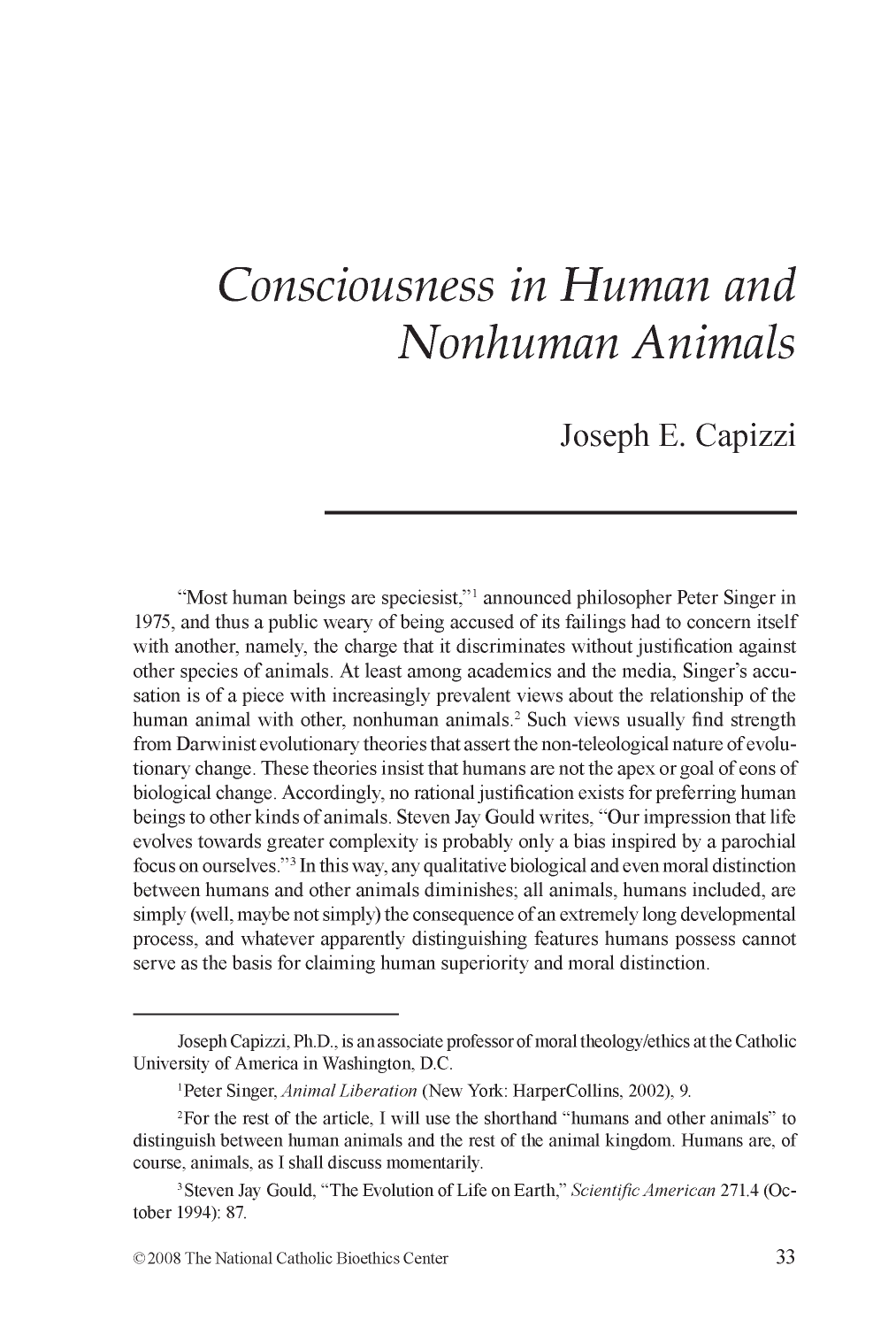So today much scientific and philosophic attention has turned to corroborating evolutionary theory's insight that humans and animals are not qualitatively distinct. One area of recent growth in science and philosophy has been in the study of human and animal consciousness. It would be no exaggeration to claim that for many in the field, the results they expect to find will lodge consciousness firmly in the brain. "Consciousness grows as brains grow," states Susan Greenfield in a recent article.4 Consciousness would then itself be a product of evolutionary development and not some qualitative state distinguishing humans or higher animals from other animals. We would expect to find consciousness, then, in any animals, human or otherwise, with sufficiently large brains. Consciousness would cease to be a distinguishing feature of human existence and could lend support to those who claim that other animals may be persons<sup>5</sup> and those who claim that unless or until humans have sufficiently large brains they do not count as persons.<sup>6</sup>

### **The Cartesian Misconception**

Like a stubborn child, the facts, however, keep resisting the conclusion. Neither science nor philosophy has yet cooperated with the goal of deciding in favor of locating consciousness utterly in the brain and its operations. Further, simply defining consciousness has proved notoriously difficult. Before proceeding to the claims made today about consciousness, we must take a moment to establish the stakes. Many religious and nonreligious interlocutors share the opinion that increased progress in the philosophy and science of mind may be bad news for religious doctrines, ranging from creation to human freedom, the distinctiveness of the human being, and Christ's salvific act—in other words, pretty much all of Christian doctrine. The opinion seems to be that sooner or later science will show something about consciousness that pulls the legs out from under Christian (and other religious) views. These interlocutors share as well some historically peculiar assumptions about Christian philosophy and theology. In particular, they seem unaware of basic interests and assumptions of many theologians, including the extent to which many, like Thomas Aquinas, were convinced of the essential animality of the human and the presence of soul in other animals. In other words, Christian theology and philosophy have nothing to fear from the study of mind; indeed, as we shall see, contemporary views about consciousness may suggest a return to an Aristotelian-Thomistic account of the human mind.

A claim by Martin Schönfeld is representative of the peculiar view about Christian notions of soul: "If one assumes that consciousness is a static entity, similar to a Christian soul (which is supposed to exist either fully or not at all), then the differences between humans and animals will invite the conclusion that animals lack

<sup>4</sup> Christof Koch and Susan Greenfield, "How Does Consciousness Happen?" *Scientific American* 297.4 (October 2007): 81.

<sup>5</sup> Most famously Singer; see his *Practical Ethics* (Cambridge: Cambridge University Press, 1979).

<sup>&</sup>lt;sup>6</sup>This view has aptly been called the "mind causes dignity" perspective; see Thomas Berg, L.C., "Human Brain Cells in Animal Brains: Philosophical and Moral Considerations," *National Catholic Bioethics Quarterly* 6.1 (Spring 2006): 94.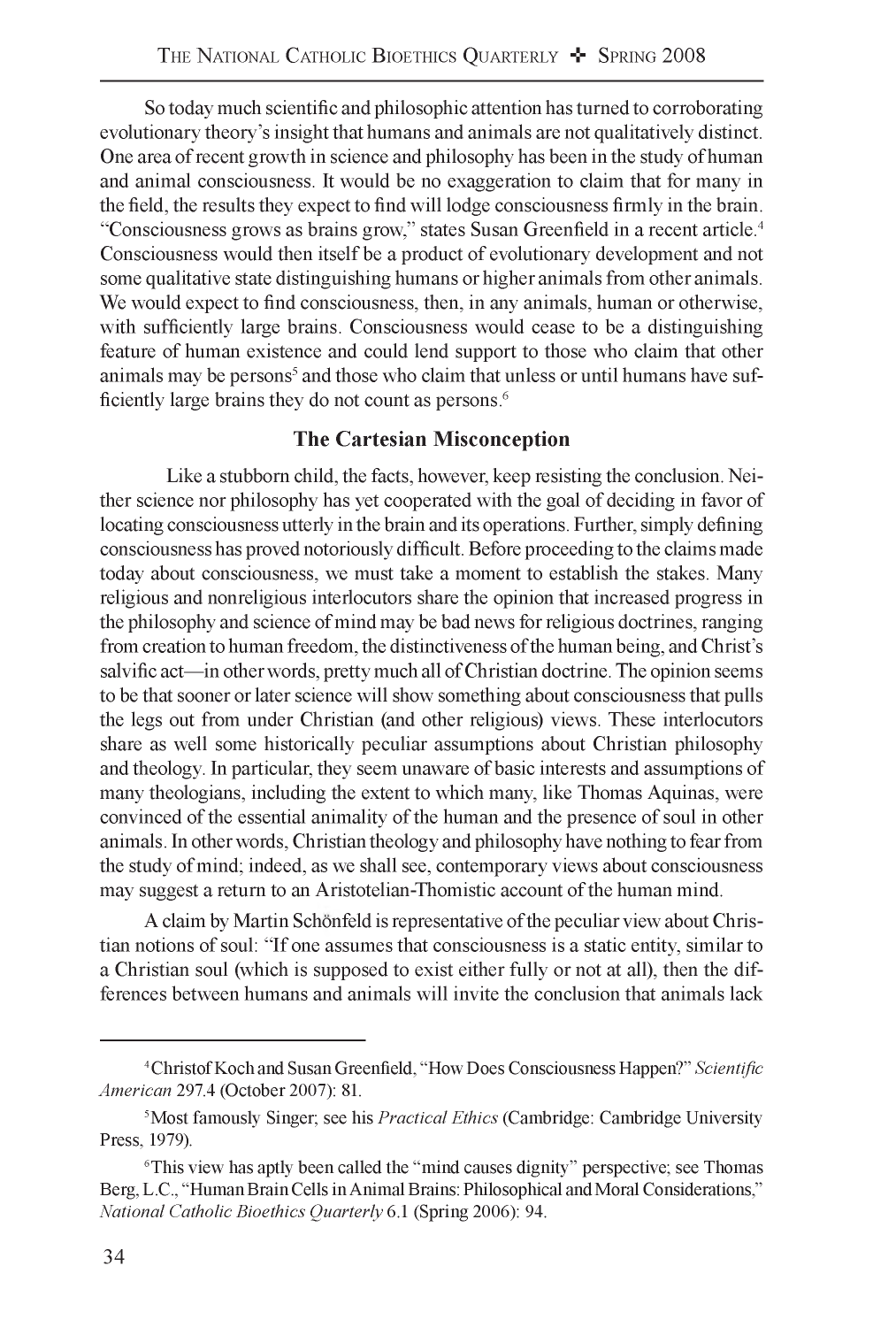consciousness."7 Animals lack consciousness on the Christian view, according to Schönfeld, because Christians believe animals lack soul.<sup>8</sup> On this purported Christian account, animals are sophisticated machines, or mechanisms. Like other machines, they feel and experience nothing. Schonfeld thus traces back to earlier Christians a mechanistic view of animals that many usually attribute to Rene Descartes. Likewise, Singer provides "a short history" of the speciesism mentioned above, during which he lays at the feet of Christianity and Aquinas in particular the charge of using religious, moral, and metaphysical ideas to "mask the naked self-interest of human dealings with other animals."9 Christians and others made false claims about the superiority of humans among animals, and supported those with bogus metaphysics and supernatural revelation. Descartes' mechanistic view of animals then represents the "nadir" of a development begun long ago by other Christians.

Descartes is important not because of his influence on the development of speciesism, but because of his strategy of saving humans from the mechanistic fate to which he assigned other animals.10 Essentially, Descartes' dualistic strategy so influenced subsequent discussion that contemporaries like Schonfeld and Singer cannot help but see the problem through dualist lenses. Their attribution of mechanistic views of animals to Aquinas results from a failure to see beyond dualist resolutions of the problem.

Animals, according to Descartes, are subject to the same mechanistic laws as the rest of the universe: they are thoroughly material beings, and like all matter are subject to laws governing matter. Humans differ from animals by the presence in them of souls. The soul, unique to humans, enables them to resist the mechanisms of the universe. Humans are the conjunction of soul (used interchangeably with mind, sometimes called the "thinking thing" by Descartes) and matter. The soul, the immaterial part of the human, enables thought. Humans, though superficially similar to animals, are actually quite unlike them on the Cartesian view, because of the conjunction in them of body and soul. The real person is soul, of course; the body is merely the means of moving the soul about.

This Cartesian perspective has been termed "supernatural dualism," because it resolves the problem of protecting human uniqueness by positing humans as a union of matter and immaterial soul, the latter of which is understood as above

<sup>&</sup>lt;sup>7</sup> Martin Schönfeld, "Animal Consciousness: Paradigm Change in the Life Sciences," *Perspectives on Science* 14.3 (Fall 2006): 356.

<sup>&</sup>lt;sup>8</sup>By no means is Schönfeld alone in this view. I take him merely as illustrative.

<sup>9</sup> Singer, *Animal Liberation,* 186; see ch. 5, "Man's Dominion: A Short History of Speciesism" for the full accusation.

<sup>&</sup>lt;sup>10</sup> To what extent the views attributed to Descartes are his has been contested. See John Cottingham, " 'A Brute to the Brutes'? Descartes' Treatment of Animals," *Philosophy* 53 (1978): 551-561. But that is not my problem here. Whether the views are Descartes or another's (Malebranche, for instance), certainly Descartes is blamed for entrenching a mechanistic view of animals such as I briefly discuss. For the view that Descartes' noxious opinions on animals "brutally violates the old kindly fellowship of living things," see A. Boyce Gibson, *The Philosophy of Descartes* (1932; repr. New York: Garland, 1987), 214.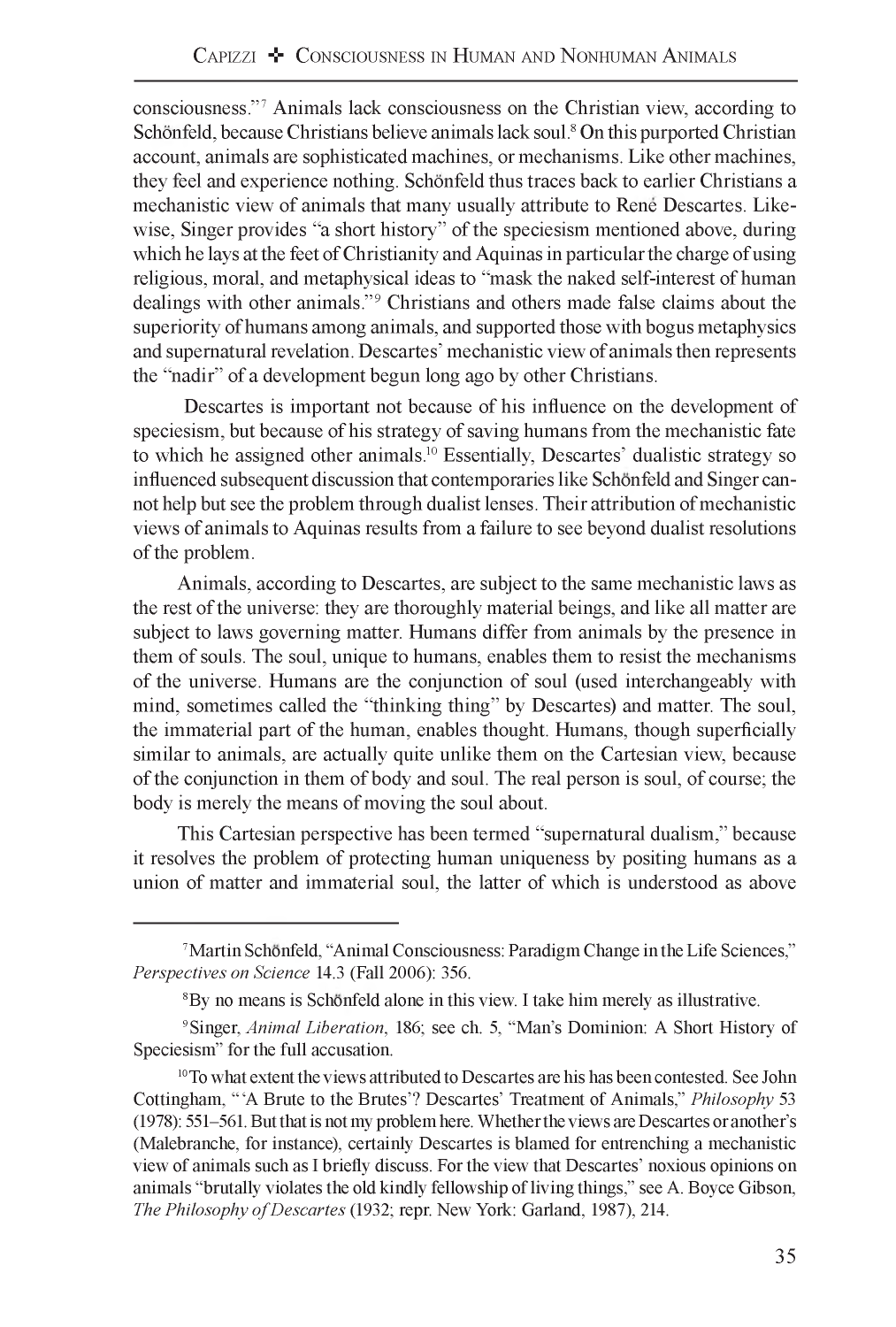nature. Supernatural dualism has few followers among contemporary thinkers.<sup>11</sup> There are many issues supernatural dualism seems incapable of resolving, including, for instance, the problem of how something immaterial (mind or soul) moves and affects something material (the human body). The Cartesian perspective then finds few adherents, because of its noxious moral consequences for animals and because philosophically and scientifically it does not compel.

#### **The Human Animal**

It is not clear, however, that the Thomistic account fails to meet the objections against dualism or the arguments in favor of materialism.<sup>12</sup> Indeed, much of the contemporary rejection of dualism in favor of materialism seems to derive from dualism. Although materialist thinkers will deny the existence of something immaterial, they assume that the choices are either immateriality and materiality or mere materiality. They reject out of hand that there may be some other substance; something like what Aquinas, following Aristotle, suggested was a "material and spiritual" substance.13 As David Braine writes, "dualism sets aside the Aristotelian conception that the physical universe embraces a spread of different types of thing, each successive type liable to be marked by different kinds of principle of activity, a world within which there is a pluralism of radically varied kinds of bodily thing apart from any pluralism of radically varied substance."14 Further, in terms more specific to the question of consciousness, the materialist rejection of dualism has not seemed capable of shaking off a dualist analysis of the relationship between mental states and brains, in particular the view that the inner state of the mind is logically and causally independent of the world or the "outer" person.15 The rejection of the dualism of the human being has often accompanied a dualism about the human mind.

The intractability of the problem of consciousness, its moral implications for thinking about humans and other animals, and the general desire even among secular philosophers to get beyond dualism (and its quasi-dualist cousins) suggest that a return to an alternative account might be instructive.16 Before one even moves to

14 See David Braine, *The Human Person: Animal and Spirit* (Notre Dame: University of Notre Dame Press, 1992), 2.

<sup>11</sup> There are exceptions; see Karl Popper and John Eccles, *The Self and Its Brain: An Argument for Interactionism* (London: Routledge, 1977).

 $12$ I am using "materialism" to cover both the view that everything is matter and also "physicalist" views in the theory of mind.

<sup>13</sup> See, for example, Thomas Aquinas, *Summa theologiae,* I, Q 75.1. There can be no question that Aristotle and Aquinas are "dualist" in a sense; that is, by agreeing with Plato that the soul is necessary to matter in making the thing what it is. On the other hand, it is clear as well that their hylomorphic conception of the soul-body relationship is not dualist in either the Platonic or Cartesian senses.

<sup>15</sup> Ibid., 25-28.

<sup>&</sup>lt;sup>16</sup> John Searle has repeatedly called for philosophical reflection on the mind-body problem to eschew dualism. See Searle, *Consciousness and Language* (New York: Cambridge University Press, 2002), 47.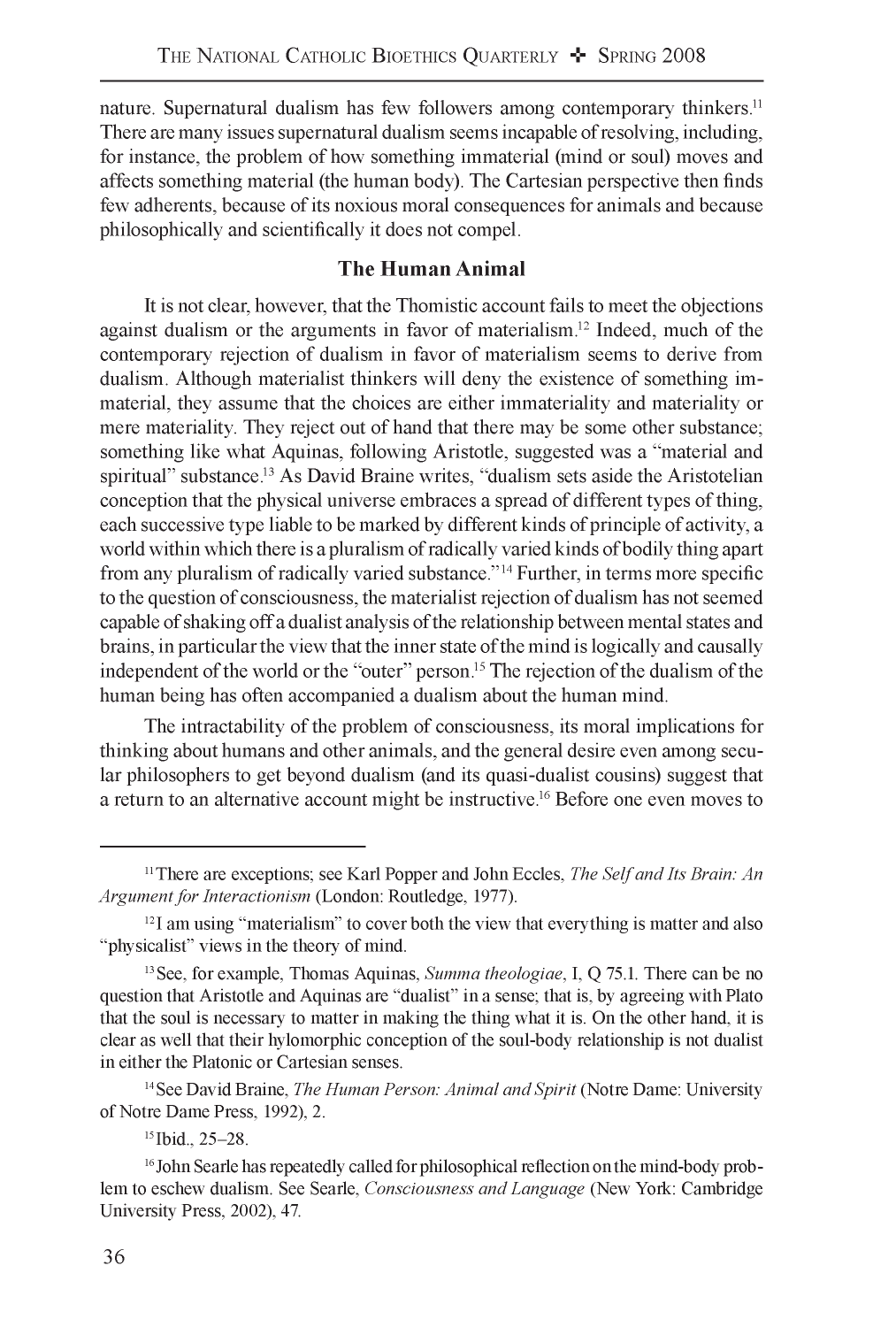the specific questions associated with consciousness, already, at the very beginning, the Aristotelian-Thomistic approach recommends itself because of its attention to the vast similarities between humans and other animals. Unlike other approaches that begin abstractly, the Aristotelian-Thomistic approach starts from reflections on animal behavior. Anyone with even limited experience with animals will have difficulty denying that animals feel pain or experience something like happiness, anxiety, and suffering; one can only wonder, as John Searle says, "why in philosophy and science we have so much trouble seeing that such sorts of answers [that animals do experience these things] are the correct ones"17 So the path to understanding animals (and, by implication, humans) correctly does not seem to start by positing theoretical differences between humans and other animals, but by studying human and animal behavior and taking note of the obvious similarities through a vast range of activities. Following Aristotle and Aquinas, we ought to begin by taking philosophical measure of human animality.

The initial distinction made by Aristotle and Aquinas following him was between animate (ensouled) and inanimate things.<sup>18</sup> Humans were classified with other animals among the animate. As Alasdair MacIntyre notes, by beginning from human animality, we cannot escape noting that whatever rationality humans possess is animal rationality.19 This is a critical point whose significance is easily missed. Not only does it suggest an affinity between humans and animals, it suggests as well that Cartesian dualism will not illuminate either animals or humans. For in stressing the animal nature of human rationality, both Aristotle and Aquinas focus our attention on the organic structure of rational thought. According to their account, rational thought is a consequence of the kind of being humans are. Certainly, a dualist or materialist could make the same claim, but the claim I am making refers to a different kind of being than either of their replies permits. We are not speaking of a soul-infused body or a mere body which in both cases posits some dichotomy of mind and body. Instead, with the rest of animate life, humans are simply the unitary kinds of beings that have motion and sentience and souls as principles of their organization.<sup>20</sup> They are fully bodily, or animal, beings, and all their experiences, beliefs, intentions, and desires pertain to and are inseparable from that animality.<sup>21</sup> The human mind works, then, as the mind of the human kind of animal, and one cannot help but wonder whether that means other kinds of animals think as well.

So what might we say about animal consciousness? Although there is no agreed-upon definition of consciousness in the literature, we can certainly distinguish

<sup>&</sup>lt;sup>17</sup> Ibid., 62.

<sup>18</sup> Aristotle, *De anima* 413a 20; Aquinas, *Summa theologiae,* I, Q 18.1.

<sup>19</sup> Alasdair MacIntyre, *Dependent Rational Animals: Why Human Beings Need the Virtues* (Chicago: Open Court, 1999), 12.

<sup>20</sup> See Aquinas, *Commentary on* De anima, I lectio 3; *Summa theologiae,* I, Q 75.1 and reply 2. In the *Commentary* Aquinas writes of "sensation" and movement; in the *Summa* of "knowledge" and movement.

<sup>21</sup> See, for example, Aristotle, *De anima* 412a 21, "The soul is the actuality of a body," and 413a 4, "The soul is inseparable from its body."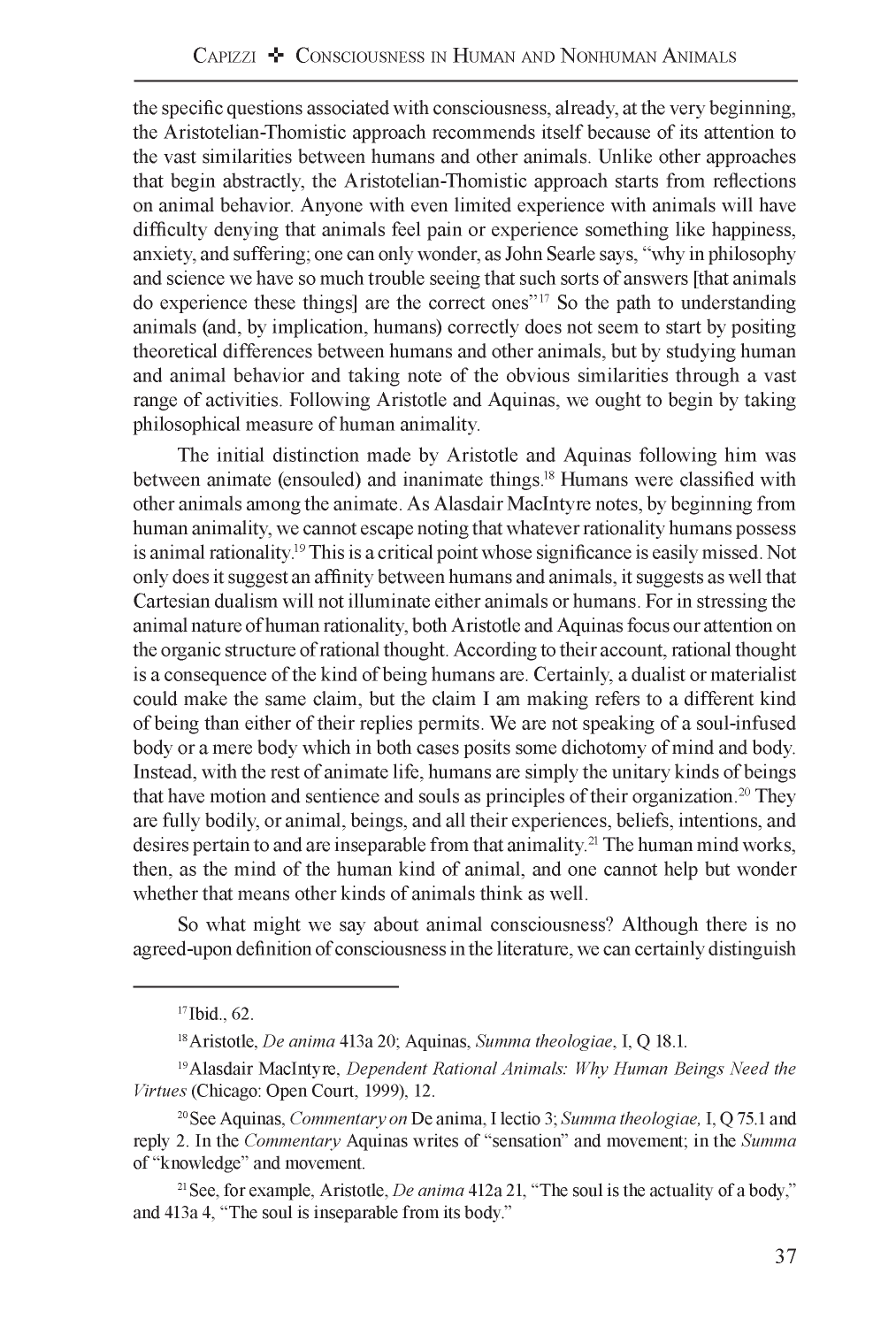consciousness from minimal states of awareness of one's surroundings. There is currently little to no controversy about whether higher animals are aware of their surroundings, and certainly we can distinguish sleeping, drugged, or comatose animals from awakened and alert ones. The controversy begins instead with a conception of consciousness attributing to humans, and possibly other animals, certain subjective states related to what the field calls "qualia."22 Qualia are related to those "what it is like" experiences described by Thomas Nagel in his essay, "What Is It Like to Be a Bat?"<sup>23</sup> Is it possible to ascribe to animals subjective experiences of what it is like to be that particular version of that kind of animal? Is it possible to say that this bat has an experience of "what it is like" to be *this bat?*

Nagel points out that no act of human imagination will allow us to capture the specifically subjective experience of what it is like to be a bat; however,

if anyone is inclined to deny that we can believe in the existence of facts like this [subjective experience] whose exact nature we cannot possibly conceive, he should reflect that in contemplating the bats we are in much the same position that intelligent bats or Martians would occupy if they tried to form a conception of what it was like to be us. The structure of their own minds might make it impossible for them to succeed, but we know that they would be wrong to conclude that there is not anything precise that it is like to be us. $24$ 

In the essay, Nagel seeks to refute physicalist accounts of the mind. While Nagel admits that reductive physicalism works well in many fields as an objective account of reality, it fails in the study of mind precisely because mind is subjective. As conscious experiences are essentially subjective, an objective approach of study would be absurd. That they cannot be studied objectively, however, does not mean conscious experiences do not exist. This anti-reductive approach suggests, then, a kind of epistemic humility.<sup>25</sup> We are cautioned not to draw the conclusion drawn by Daniel Dennett,<sup>26</sup> for instance, who in agreeing about the imaginative hurdles associated with "thinking like a bat" thus infers that neither the bat nor we can be proved to be more than zombies. Zombies (nonconscious beings) could exhibit the same external behavior as we do, but consciousness is not thereby implied, nor is it necessary to explain what they do. Since their behavior does not require consciousness to explain it, neither

<sup>&</sup>lt;sup>22</sup> "Qualia" is a notoriously difficult term to define. Searle calls it the qualitative subjective aspect of consciousness. *The Rediscovery of the Mind* (Cambridge, MA: MIT Press, 1992), 42.

<sup>23</sup> Thomas Nagel, "What Is It Like to Be a Bat?" in *Mortal Questions* (Cambridge: Cambridge University Press, 1979), 165-180.

<sup>24</sup> Ibid., 170.

 $25$  Nagel denies that his anti-physicalism commits him to dualism and considers himself instead "anti-reductive." See "Conceiving the Impossible and the Mind-Body Problem," *Philosophy* 73.285 (July 1985): 337.

<sup>26</sup> Daniel Dennett, *Consciousness Explained* (New York: Back Bay, 1991). See also David Chalmers, *The Conscious Mind* (New York: Oxford University Press, 1996), 94-95. In this essay I call this view the "Dennett view," aware that others share it and may even hold it more tightly than he.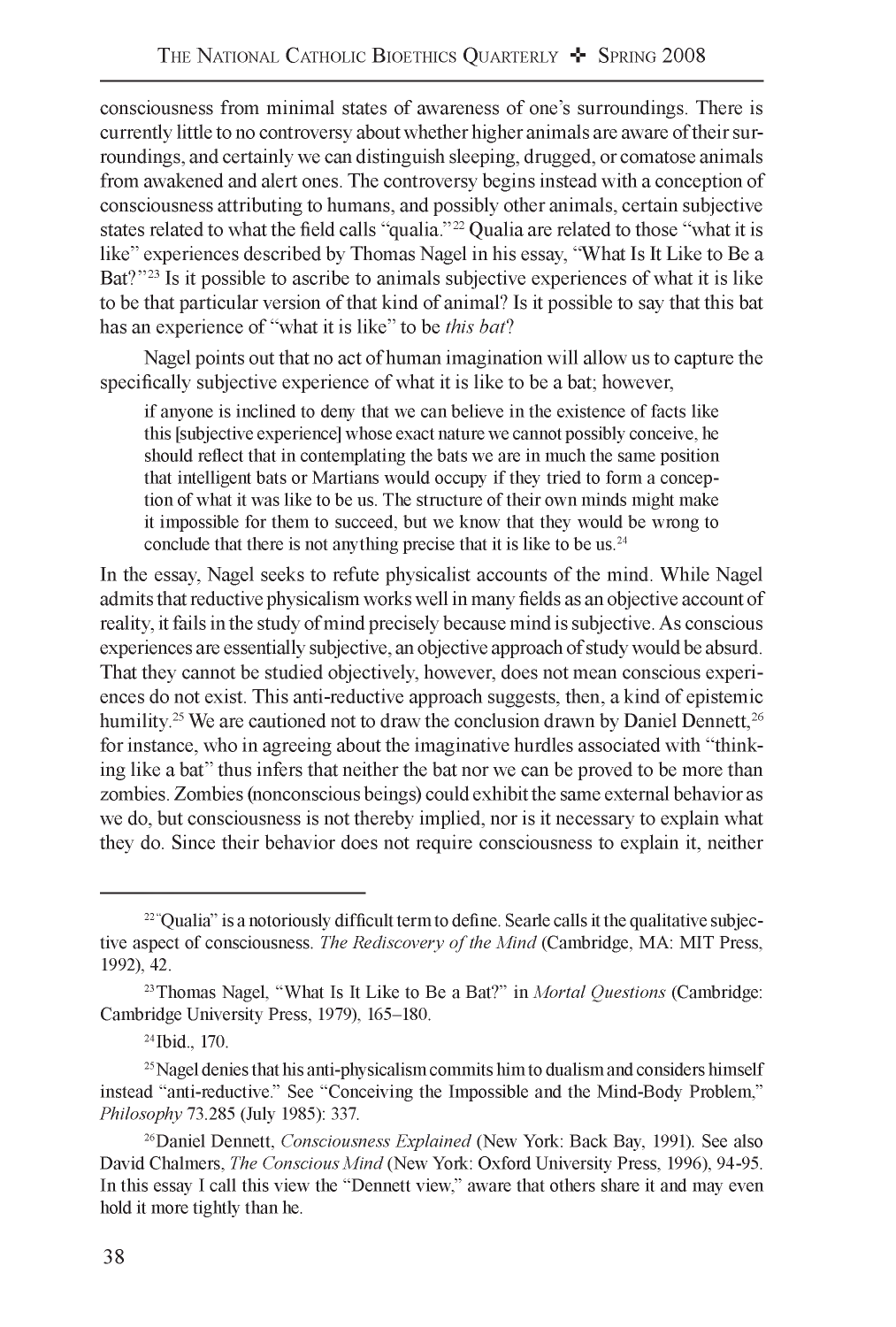does ours.27 The zombie argument is thus supposed to show the superfluousness of consciousness: it is neither logically nor explanatorily necessary.

But the zombie argument illuminates how off the Dennett view seems. While we can imagine "zombies," can we really imagine zombies that would be physically and behaviorally identical to us? Dennett and others believe so. And as Searle explains, "this is a kind of mirror image of Descartes' argument. Descartes argued that it is conceivable that my mind could exist without my body; therefore my mind cannot be identical with my body. And this argument says it is conceivable that my body could exist and be exactly as it is, but without my mind."<sup>28</sup> Searle is right that we are back, then, to a version of dualism. The mind (or soul) is separable from and indeed useless to the body; subjective experiences of pain and pleasure are mere spectra and explanatorily unnecessary, and not only for other animals, but for us humans as well. We have done Descartes one better, then, and made mechanisms of all creatures, human and nonhuman.

#### **Animal Consciousness**

I think it is safe to say that Dennett's denial of experiences of pain to humans and animals would have impressed Aristotle and Aquinas no more than it does us.29 Zombies are not possible in the sense implied by the thought-experiment because consciousness is not epiphenomenal. Consciousness does affect our behavior: this indeed is part of the thrust of the Aristotelian-Thomistic understanding of the person. Everything humans do they do as ensouled bodies, the conjunction in them of form and substance. As Braine states in criticizing materialism and dualism, "in animals and human beings, we have a new kind of nature—a new kind of thing or substance which is not to be ranked as 'a body' or 'a material entity.'"<sup>30</sup> A zombie (that is, a being physically and behaviorally identical to us) is impossible because the removal (if possible) of mind or soul or consciousness does not leave behind an identical being, but a being more like a corpse than like a human being. It is simply unimaginable on this account that a zombie's behavior would be identical to a human's. A soulless human being ceases to be a human being. A soulless horse, or dolphin, or hydrangea ceases to be a horse, dolphin, or hydrangea.<sup>31</sup> A zombie, in the Aristotelian-Thomist account, would seem to be just the kind of lifeless body Aquinas rejects when arguing that the soul could not be a body.32

 $27$ The notion that consciousness is unnecessary to explain behavior is called "epiphenomenalism." See Searle's rejection of this view in *Mind: A Brief Introduction* (New York: Oxford University Press, 2004), 71.

<sup>28</sup> Searle, *Mind,* 65.

<sup>29</sup> See Dennett, *Consciousness Explained,* especially chs. 10 and 11.

<sup>30</sup> Braine, *Human Person*, 291.

<sup>&</sup>lt;sup>31</sup> There are other issues that remain, however, but it is beyond the scope of this essay to address them.

<sup>32</sup> Aquinas, *Summa theologiae,* I, Q 75.1, and *Summa contra gentiles,* bk. 2, ch. 65.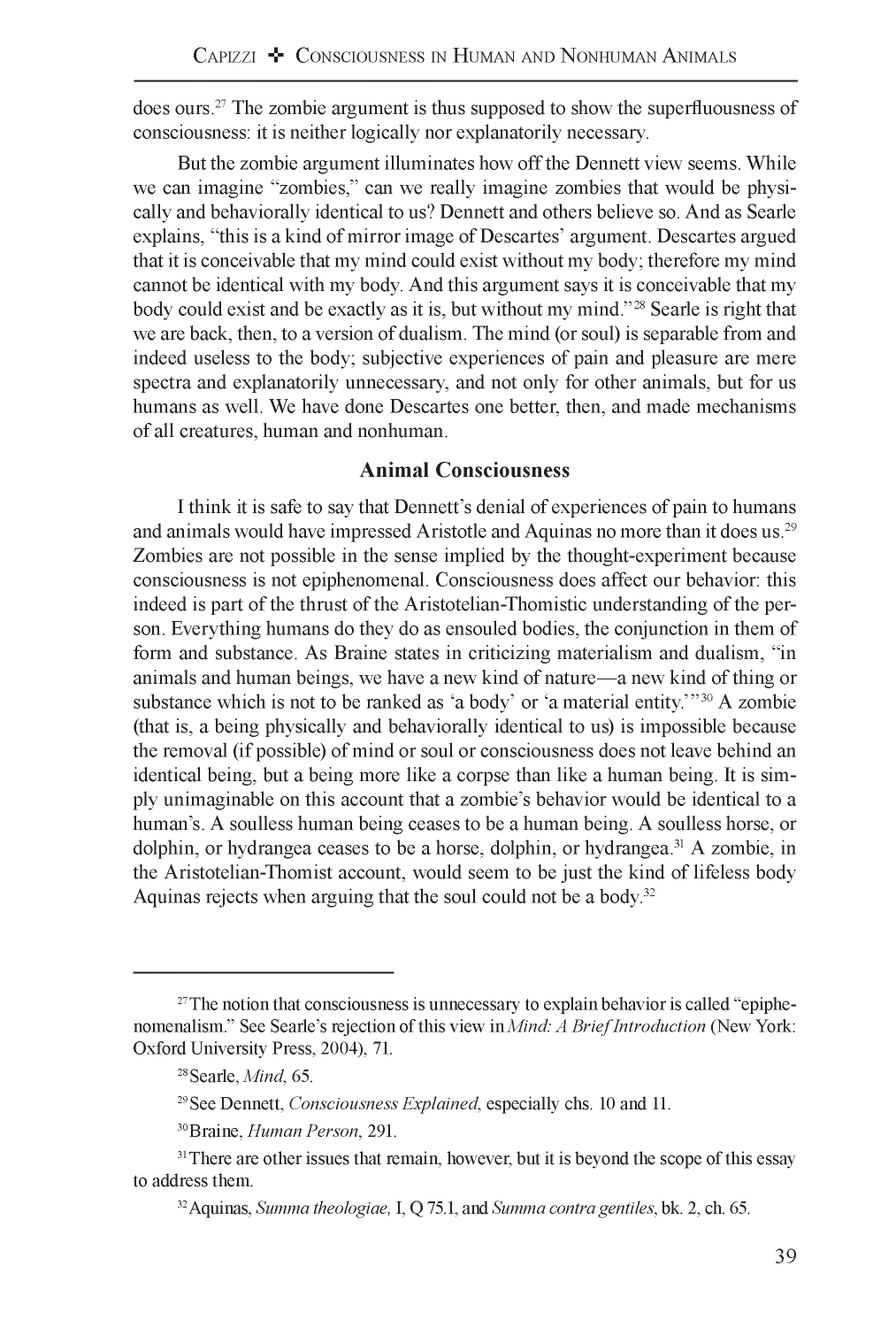Epistemic humility would move us, then, away from the kinds of conclusions drawn by Dennett. But it cautions us as well not to draw false conclusions about the absence of animal consciousness when animals exhibit behavior suggestive of consciousness, as many clearly do.33 If we are going to be led by reflection on behavior to conclude the presence in humans of conscious experiences, we should follow the same method in thinking about other animals, as Nagel suggested. Many animals do exhibit behavior similar to human behavior, and many studies show not only that different kinds of animals are capable of behaving in ways suggestive of a variety of emotions; some animals also show an enormous range of social interaction and communication.34 Animals, like humans, dolphins, and chimpanzees, can play, they can choose and pursue goals, and they can resist desires.

Were it not for the philosophical interlude associated with mechanistic views of nonhuman animals, none of this would come as a surprise, nor would we be inclined to think the emergence of data highlighting animal intelligence a threat to human uniqueness. MacIntyre notes the lengthy treatment of intelligent, goal-directed behavior Aristotle recounts in *The History of Animals*, and again, this is not just individual behavior, but often socially intelligent behavior, as when cattle look after each other after one has gone missing.<sup>35</sup> Further study of behavior among higher animals will probably only enforce MacIntyre's conclusion that "exclusive, or almost exclusive, attention to ... differences may and commonly does obscure the significance of the continuity and resemblances between some aspects of the intelligent activities of nonhuman animals and the language-informed practical rationality of human beings."<sup>36</sup> Instead, if our reflections follow the Aristotelian-Thomistic path, the necessary animality of the human will illuminate both human and animal intelligence. Such reflection will enrich our understanding of animals, and of course of humans as well, because everything the human does is done as a particular kind of animal. Influenced by Aristotle and Aquinas, MacIntyre states, "our whole initial bodily comportment towards the world is originally an animal comportment and ... we never make ourselves independent of our animal nature and inheritance."<sup>37</sup>

Our epistemic humility suggests that we follow the behavioral similarities between humans and other animals to the acknowledgment of some level of animal consciousness, but reflection on behavior also suggests some significant difference between humans and other animals. For instance, while some animal studies show the ability of certain higher animals to use language, none yet (and one imagines never will) show animals creating language. In other words, whatever linguistic abili-

<sup>33</sup> See MacIntyre, *Dependent Rational Animals,* 31, and his discussion of animals as "pre-linguistic" as opposed to "nonlinguistic," 29-41.

<sup>34</sup> See MacIntyre, *Dependent Rational Animals,* ch. 3, "The Intelligence of Dolphins."

<sup>35</sup> Aristotle, *Historia animalium,* bk. IX, ch. 4.

<sup>36</sup> MacIntyre, *Dependent Rational Animals,* 50.

<sup>37</sup>Ibid., 48-49.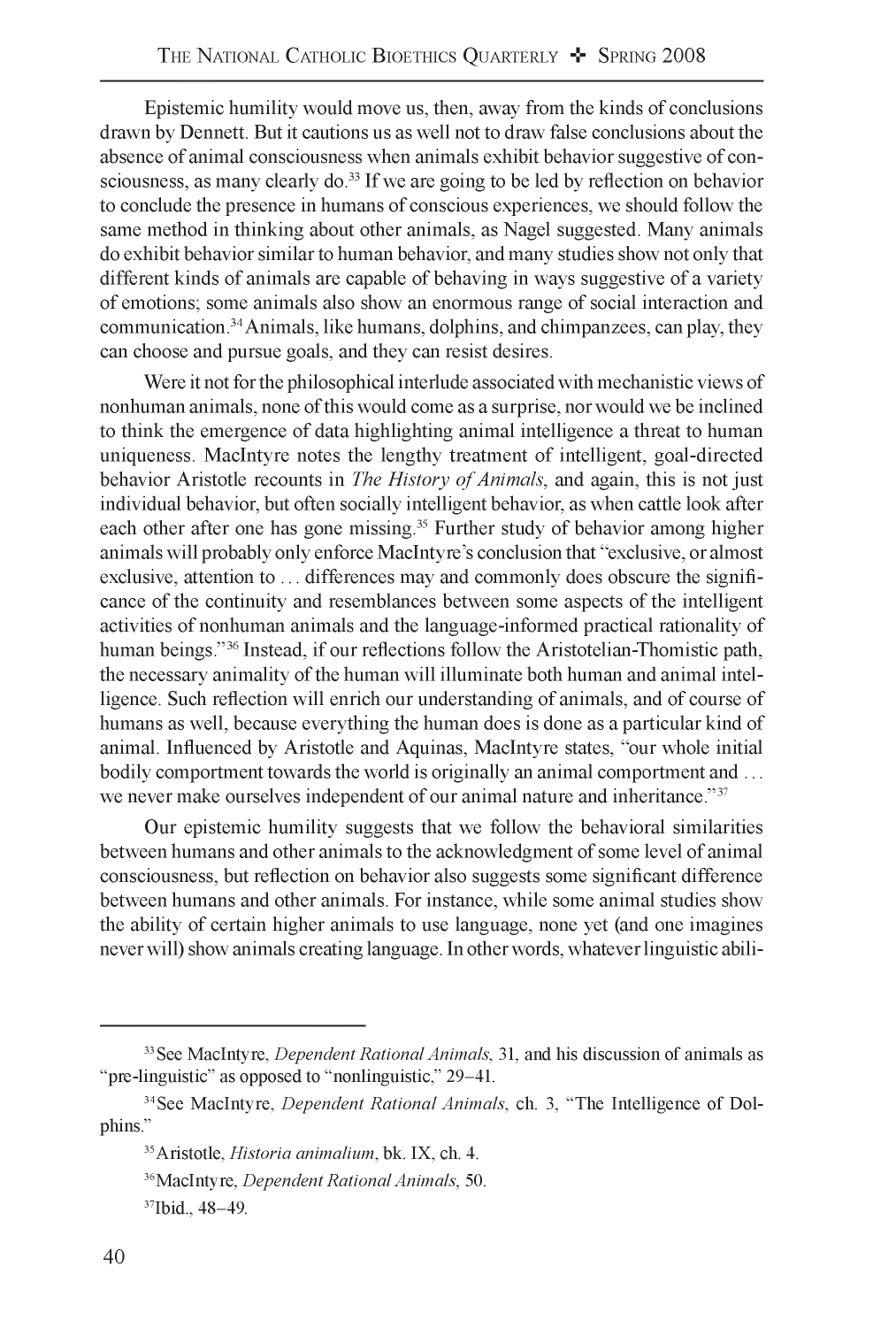ties animals possess differ significantly from human linguistic ability, leading some philosophers to argue that animals are either nonlinguistic or pre-linguistic.<sup>38</sup>

## **The Semblance of Reason**

In *Aquinas on Mind,* Anthony Kenny discusses Aquinas's understanding of freedom and willing in the context of questions about animals' reasons for acting.39 Kenny argues that another difference separating humans from other animals is the unique human ability to give reasons for their actions.<sup>40</sup> Kenny believes this is so because an animal "does  $X$  in order to do  $Y$ , he does not do  $X$  for a reason, even though he is aiming at a goal in doing so. Since he lacks a language, he cannot give a reason; and only those beings who can give reasons can act for reasons."41 MacIntyre believes Kenny's conclusion overstated; he writes, "we need not and should not deny that on occasion such non-human animals in some sense have reasons for acting as they do."42 According to MacIntyre, the Aristotelian-Thomistic understanding of the essential animality of the human will supports the notion that some animals have pre-linguistic reasons for acting, even if, as Kenny correctly states, the Aristotelian-Thomistic view will also distinguish between the powers of judgment available to full language users like humans.

Aristotle and Aquinas, MacIntyre argues, extend to animals a "semblance of reason." By calling this a semblance of reason, Aquinas retains the connection of human reason to their animality and distinguishes human reason from the reason of other animals. Again, this derives from the view that whatever humans do they do as animals. They perceive and judge as animals. Yet as Aristotle and Aquinas confirm, humans do possess a unique capacity for reflection upon and judgment of their reasons for acting, and Kenny correctly notes that this requires the distinctively human capacity for language. The starting point of such reflection on reasons for action, however, is possession of the reasons for acting; in other words, the distinctive capacity for judgment and reflection is subsequent to the possession of reasons for acting which presumably, therefore, do not depend on the distinctive capacity for judgment enabled by our language. Insofar as everything we do is done as a human kind of animal, we can imagine then that some other animals have pre-linguistic reasons for acting much as, say, children do.

The important thing to take away from MacIntyre's disagreement with Kenny is its arising in the context of thinking about humans and other animals on a spectrum of animality, in both cases stressing and reflecting upon the continuities between

<sup>&</sup>lt;sup>38</sup>See MacIntyre's extensive and fascinating discussion of different philosophical views on animals and language at ibid., 33-51.

<sup>39</sup>Anthony Kenny, *Aquinas on Mind* (London: Routledge, 1993), 81-82. I also rely heavily on MacIntyre, *Dependent Rational Animals,* ch. 6, "Reasons for Action."

<sup>40</sup>Kenny, *Aquinas on Mind*, 82-83.

<sup>41</sup>Ibid., 82.

<sup>42</sup>MacIntyre, *Dependent Rational Animals,* 56.